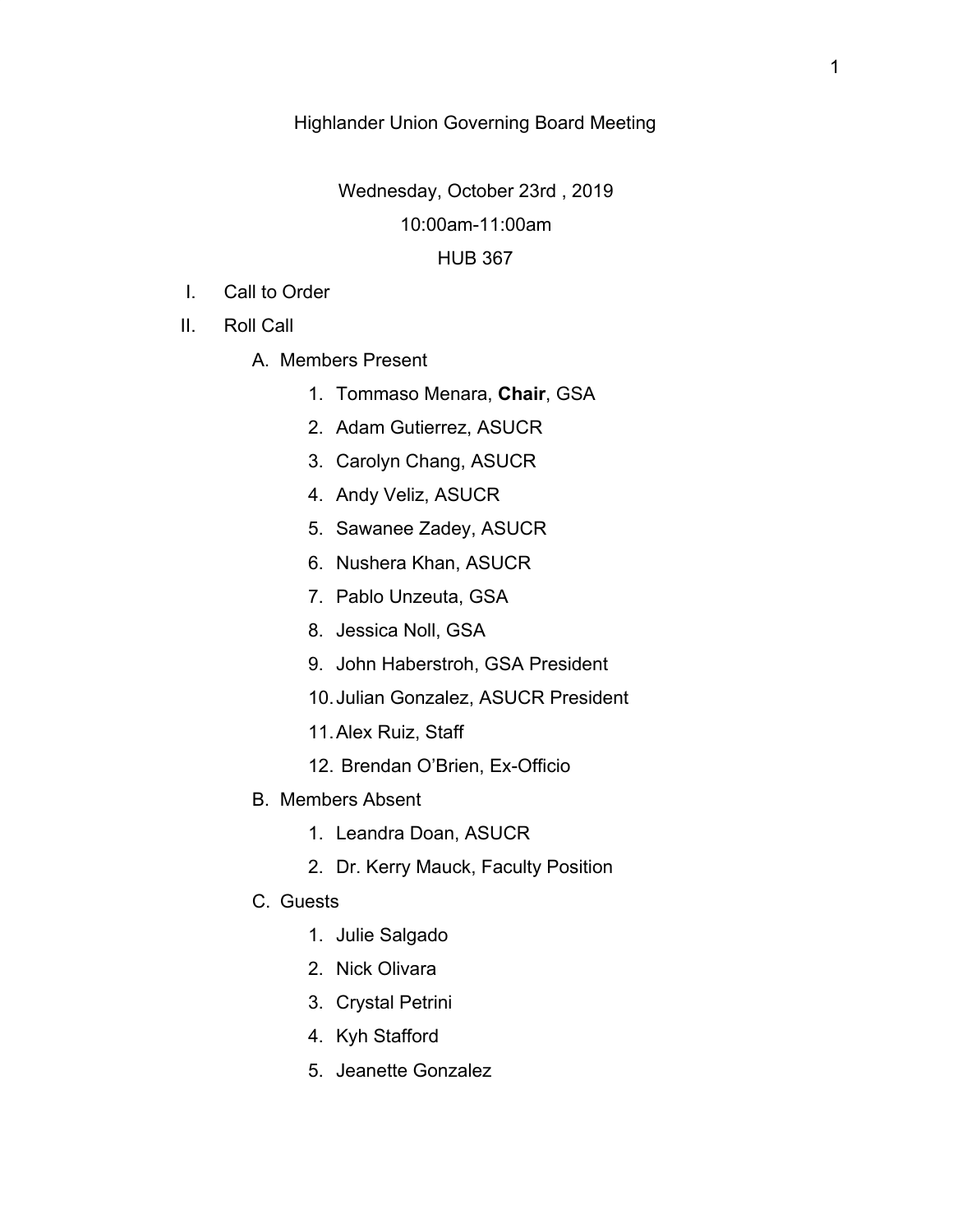- 6. Dennis McIver
- 7. Kathy Vanltorn
- 8. Dr. Christine Mata
- III. Approval of Minutes
	- A. No previous minutes to approve
- IV. Approval of Agenda
	- A. Motion to approve the agenda by Adam, second by Carolyn
		- 1. In Favor 10 Oppose 0 Abstain 1
- V. Chair's Report: Tommaso Menara, HUB Chair
	- A. Meeting Schedule
		- 1. Going to schedule the meetings every quarter. Send poll for meeting for the entire quarter. This quarter meeting November 19 from 2-3pm (Changed to November 20th from 10-11am due to room reservation) and December 4th from 10-11am.
	- B. Election of Vice-Chair and Secretary
		- 1. Carolyn nominates Adam Gutierrez as Vice-Chair and Andy Veliz as secretary. Adam Gutierrez and Andy Veliz both accept the nomination.
		- 2. Motion to approve Adam Gutierrez as Vice-Chair by Carolyn, second by Andy.
			- a) In Favor 9 Oppose 0 Abstain 1
		- 3. Motion to approve Andy Veliz as Secretary by Adam, second by Carolyn
			- a) In Favor 9 Oppose 0 Abstain
				- 1
	- C. Minutes Taking Options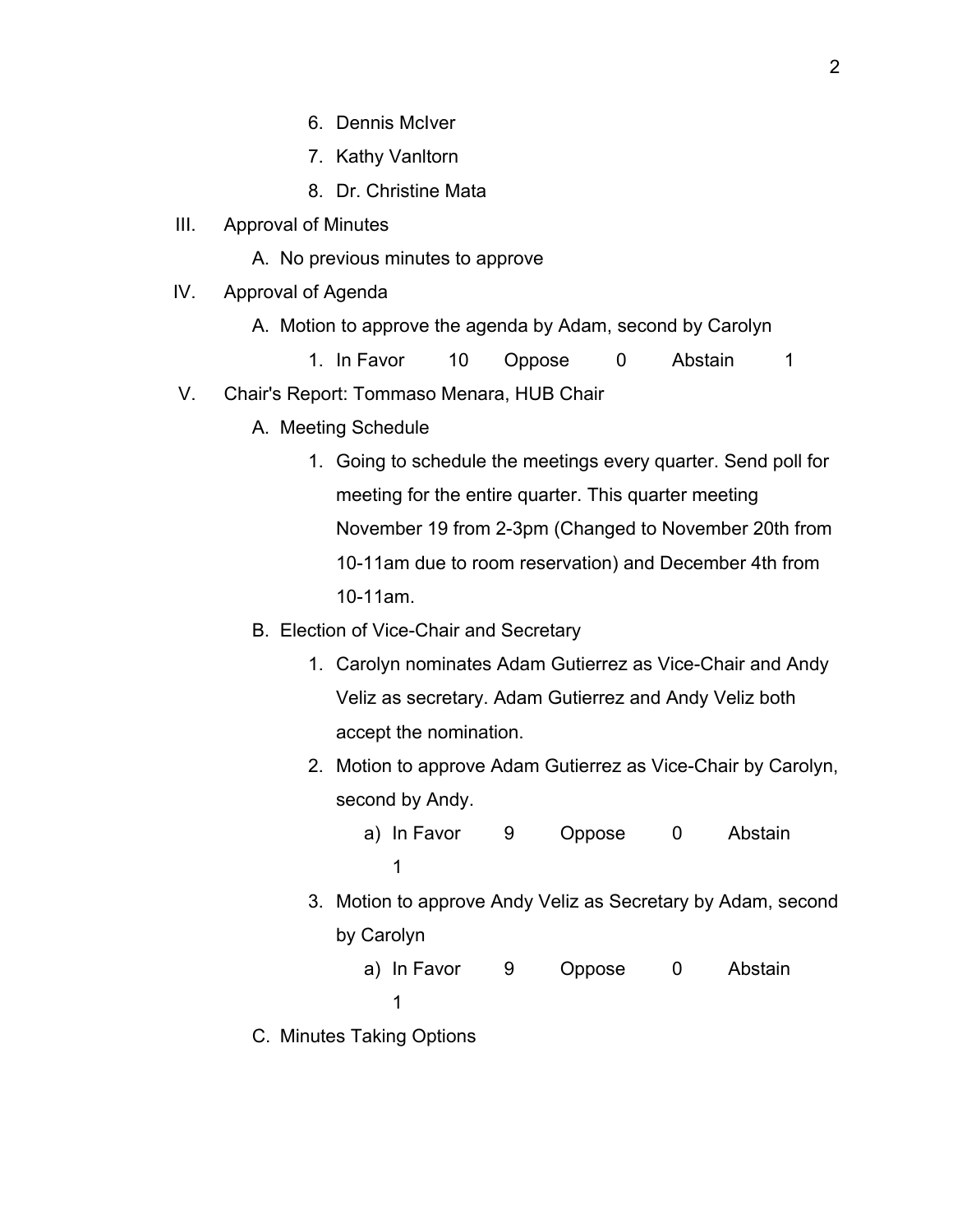- 1. Tommaso suggested writing the minutes word by word to create more transparency compared to a narrative type of minutes. Adam said some of the information in the meeting can lost if summarized and we have a problem with transparency of people referencing what was said in the minutes and look into different alternatives. John Haberstroh brought up the point since the meetings are audiotaped the minutes should just catch the essences of the meetings and not word by word. Brendan O'Brien will work with ITS to put the audiotapes on the website to allow more access for people to hear the recordings.
- VI. HUB Report: Brendan O'Brien, Director
	- A. Summer Projects Review: New chairs, carpet, 1st floor lobby,laptop kiosks, people counters, card access readers, electrical meters
		- 1. New chairs and carpets installed downstairs. In the process of evaluating paint colors. Looking for updates in the second floor next summer. First floor lobby was changed new floors, new information desk table. Partnership with ITS to get two laptop kiosks next to the information desk. People counters and card access readers still waiting on facility for permits. Two card access readers on the exterior door. People counters accurately count people coming into the hub to determine policy. Managers are only capturing from 5-11pm and all weekends but not from 8am-5pm. Electric bill is subdivided with everyone using the building, but with the new electrical meters, we would be able to bill everyone with how much electricity they are using and not divided evenly between everyone. Starting fall 2020 we will have enough data to actually send a bill to third party vendors with a more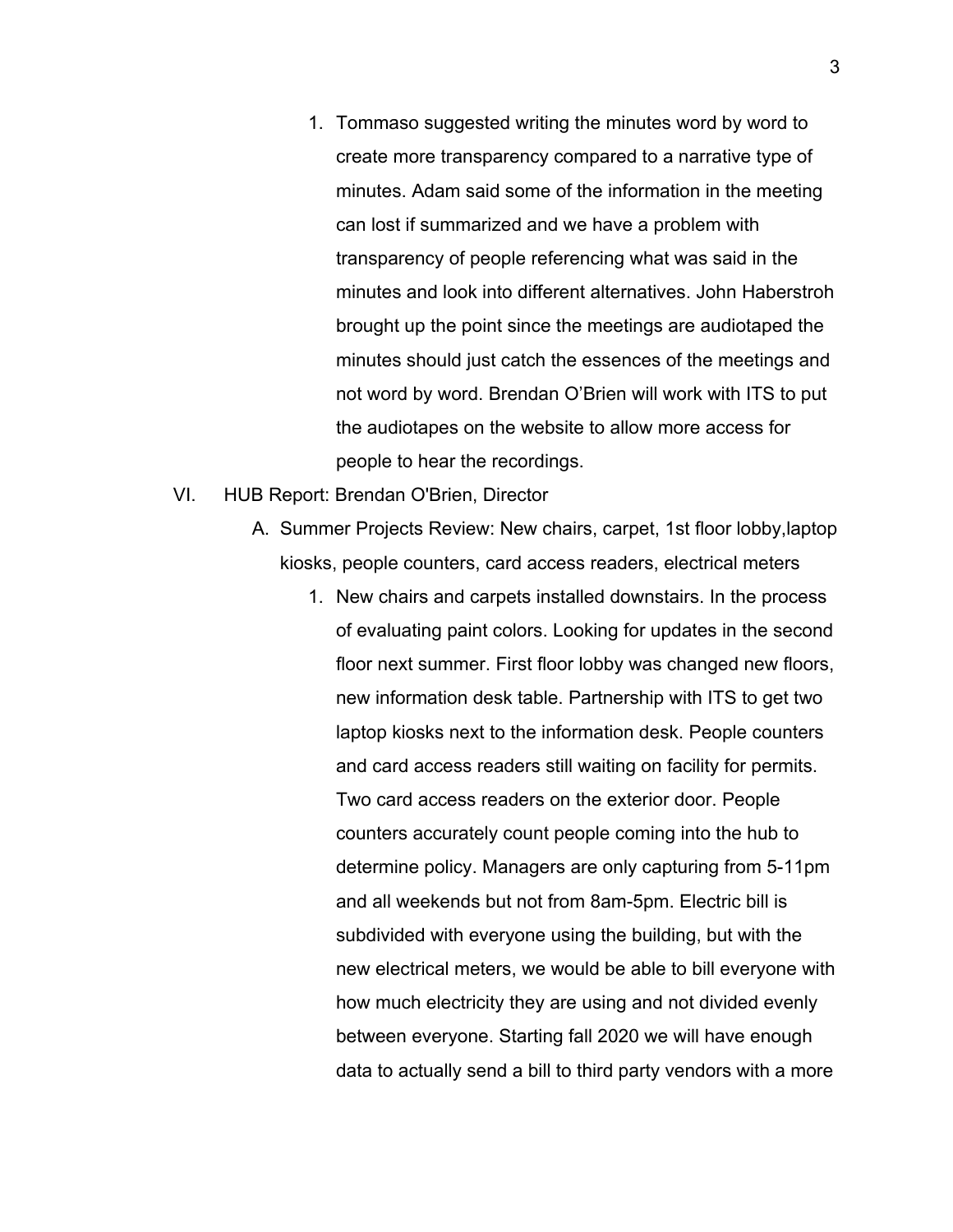accurate billing. First phase is complete, the second phase is to work with facility and install the meters. Third party vendors are aware of the new billing method.

- B. Student Success Center Updates
	- 1. Student Affairs open house for staff to get accumulated to the project. Working with INSP to have a ground blessing ceremony prior to the construction to honor the land. Construction to start Mid November till fall 2021.
- C. Fee Waiver Elimination Staff Concerns
	- 1. Everyone received the letter from Ross French and provided some comments regarding the letter for accuracy. We had folks in the public forum area who wanted to comment on the topic. Tommasso recognized the folks in public forum and allows folks to address the committee.
	- 2. Crystal Petrini introduces herself as the President UCR Staff Assembly. Staff is going through a really hard time on campus and students are unaware of the situation. They are trying to retain the staff on campus and they are losing a lot of staff members. Through the staff assembly and through the recognition that they provide they are trying to retain staff. They use the HUB spaces since they have 400 folks that come to the events. It is difficult to find a space on campus to hold these events. In years past, they have been able to get the fee waiver from the HUB. Without the fee waivers, it is going to cost them \$800 for general meeting and they usually would have to pay \$200 for extra services. \$5000 out of their budget for the events at the HUB. Their budget has never increased and having a \$5000 hit on their budget really affects them.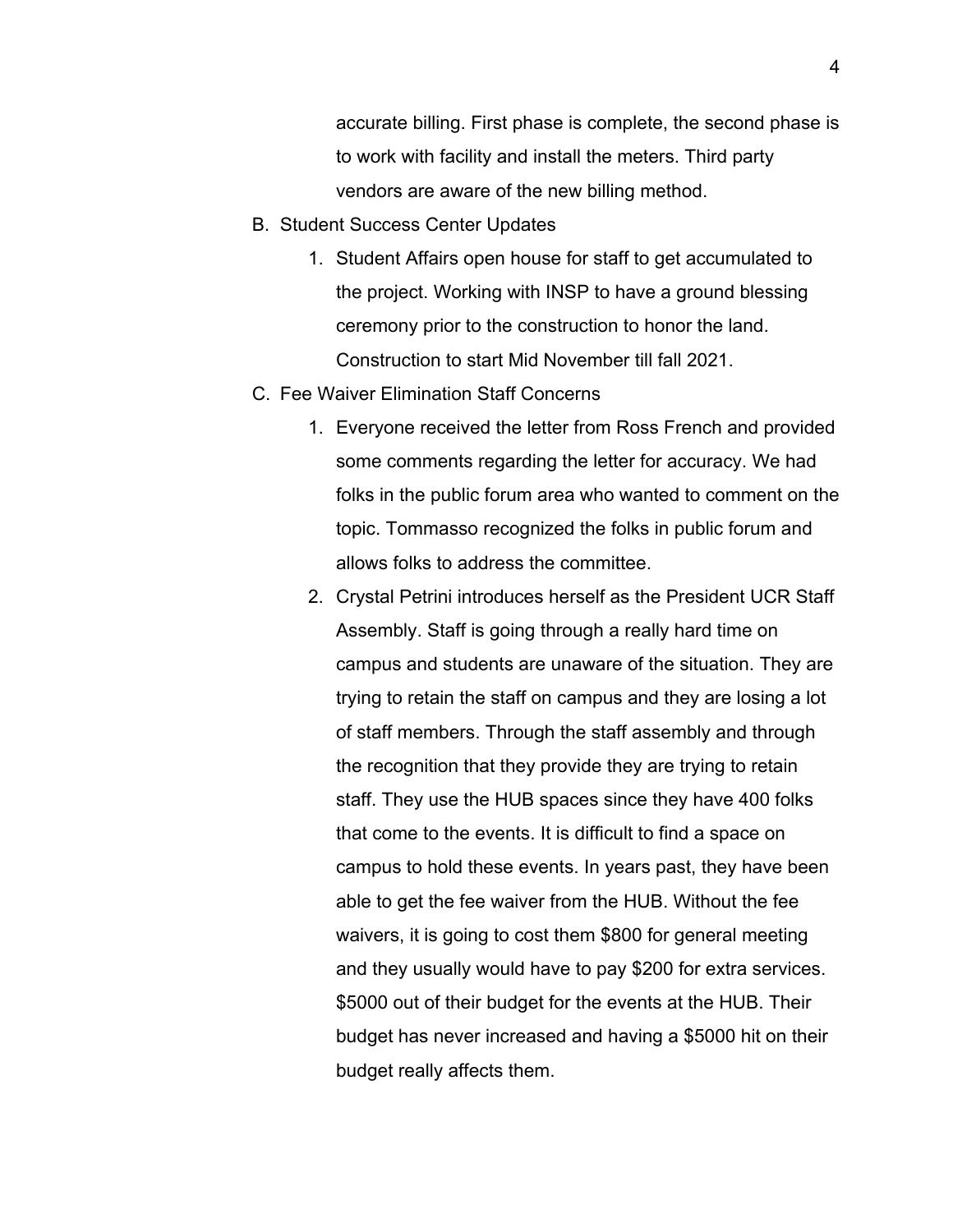- 3. Julie Salgado introduces herself as the past president of UCR Staff Assembly. \$12,000 barely covers food at events and the Staff Assembly means a lot to staff and for those that are doing multiple jobs that are left from the staff that leave. These events are things staff look forward to and to get them out of their office. \$800 does not seem like a lot but it is for them due to their limited budget. Help staff with groceries, gas cards, and other items that their budget goes to.
- 4. Kathy Vanltorn introduced herself as a graduate student service advisor. Talked about how these events impact students. By having these events it helps boost the staff members moral and help students when they have questions and being in a happy mood. By coming to these events staff feel appreciated and are able to talk to other staff members. Staff assembly and other staff groups are non-profit and have no income. They have fundraisers and all the money raised goes back to the staff. They have assistant programs for staff that have catastrophic events, scholarships that help with professional development, and have these events so the staff are able to get information they usually do not get. Non-profit organization and just receive a set budget from the chancellor. Asking for some leeway.
- 5. Dennis Mclver introduced himself as the chair of the UCR Black faculty and staff association. Running on zero budget as they barely were established 2017 and all the money has come from the generosity of people on campus. The fee waiver elimination would prevent them from establishing scholarships for staff. Much of the support given is for the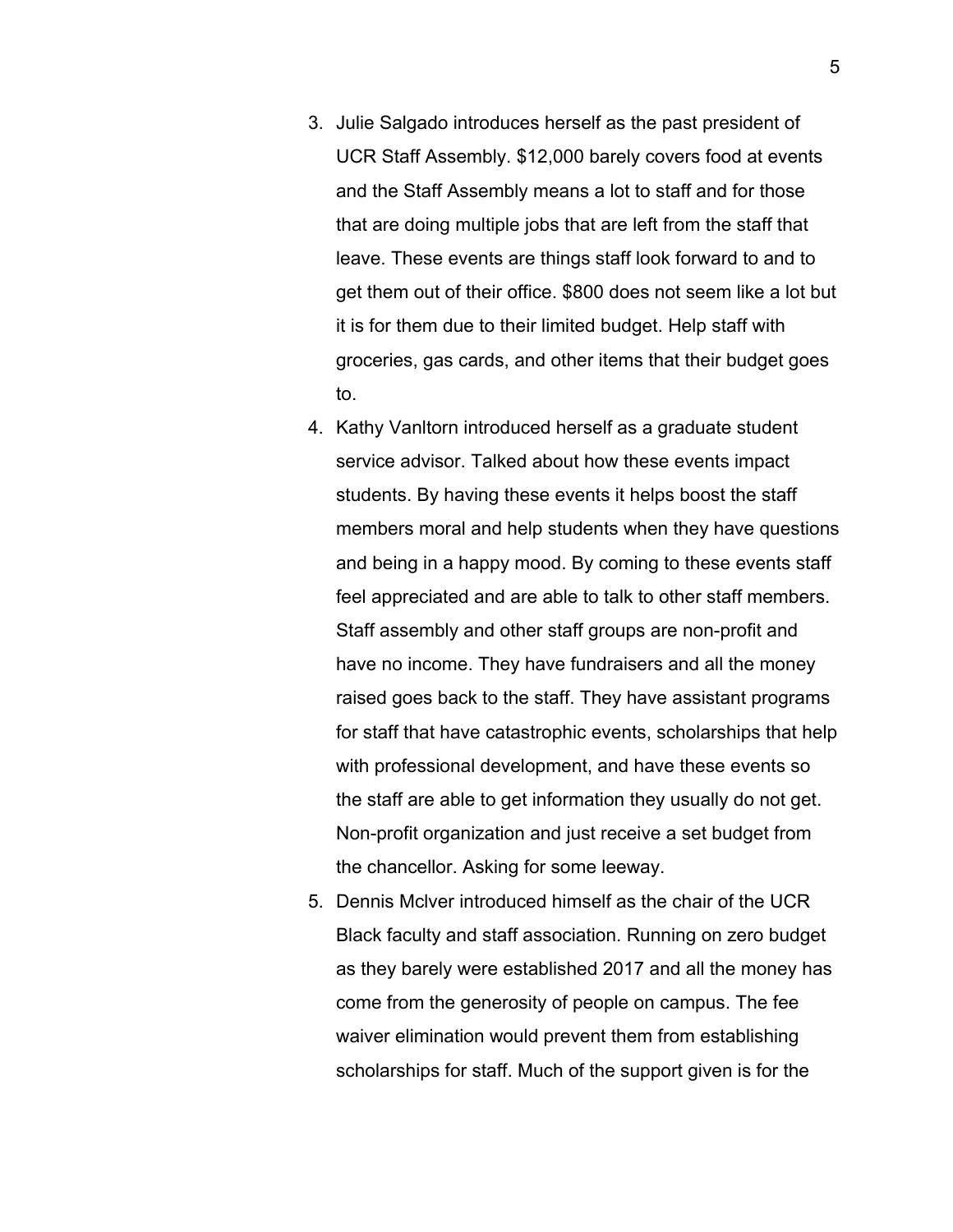student body. They had an event with the African Student Programs. Given overall help to the student which lines with the purpose of the HUB.

- 6. Chase Rodriguez introduced himself as financial planning and analysis and chair of LED. Supports what Crystal has stated. More pressure on staff to due more to increase of students but not increase in staff. These programs also help with training and what to do with limited resources. Ultimately, helping staff to improve so they can continue serving the students.
- 7. Brendan asked a question if they have approached the Chancellor office and engaging to receive more money. Crystal responded saying that they meet with the Chancellor office quarterly and the Chancellor's office said that is great we have not decreased your budget. Brendan asked a follow up question if they approached Conference Services for fee waivers. Crystal replied that they have not been willing to give much of a discount. Only discounted a couple \$100 from when they had a Staff and Faculty Picnic with Chancellor. Chancellor suggested going off campus, but want to use the services on campus.
- 8. Tommaso states that the fee waiver was a request and never guaranteed that it was going to be waived. Over time people got accustomed over time and the committee agreed to eliminate the waiver. Fee have not been touched in 14 years.
- 9. Adam Guiterrez asked if the request are still a few months out. Crystal replied they have their first meeting November 7th they were hoping there would be an October meeting. It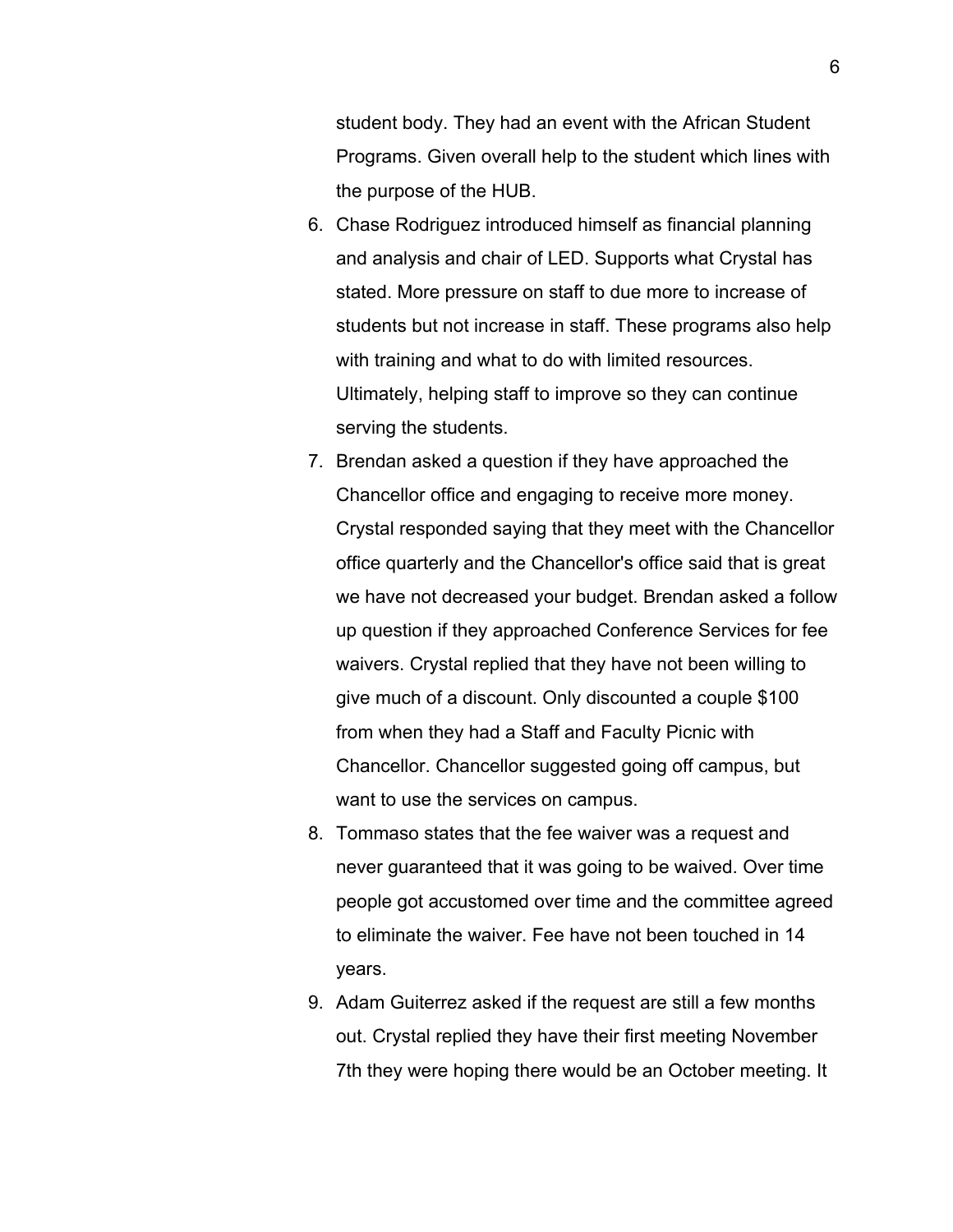is too late to change the locations of the meeting and historically happened at the HUB. Distress for their budget since they have to pay \$5000 for the room reservations.

- 10. Alex Ruiz had a difficult time being unbiased in the topic since his department is being affected as well. Multiple concerns regarding the HUB and going beyond the capacity we have as a board. Campus wide we have overgrown the space. Sharing the space with other departments on campus became a challenge. We were discussing how much of an advance we can allow. Since a lot of departments were applying for request years in advance it became problematic. It is a bigger conversation to have and have this situation turn to what this campus needs as a whole. When these requests came through, the question whether we were displacing students. More request from on campus departments than from students. Have a conversation with this board and other entities to discuss what really are the needs for this campus. Building for current purpose not for the future.
- 11.Brendan said we have to change our budget as well. The more we allow the fee waivers that's less money for our department to upgrade our facilities for student needs. Much larger conversation about facility space and fees. Costs are rising significantly over the years and financial forecast not looking great for the future.
- 12. Crystal said that they understand about the budget long term but they are wanting a short term solution for the fee waiver elimination. Meet us halfway with how much fee is needed to pay for the reservation.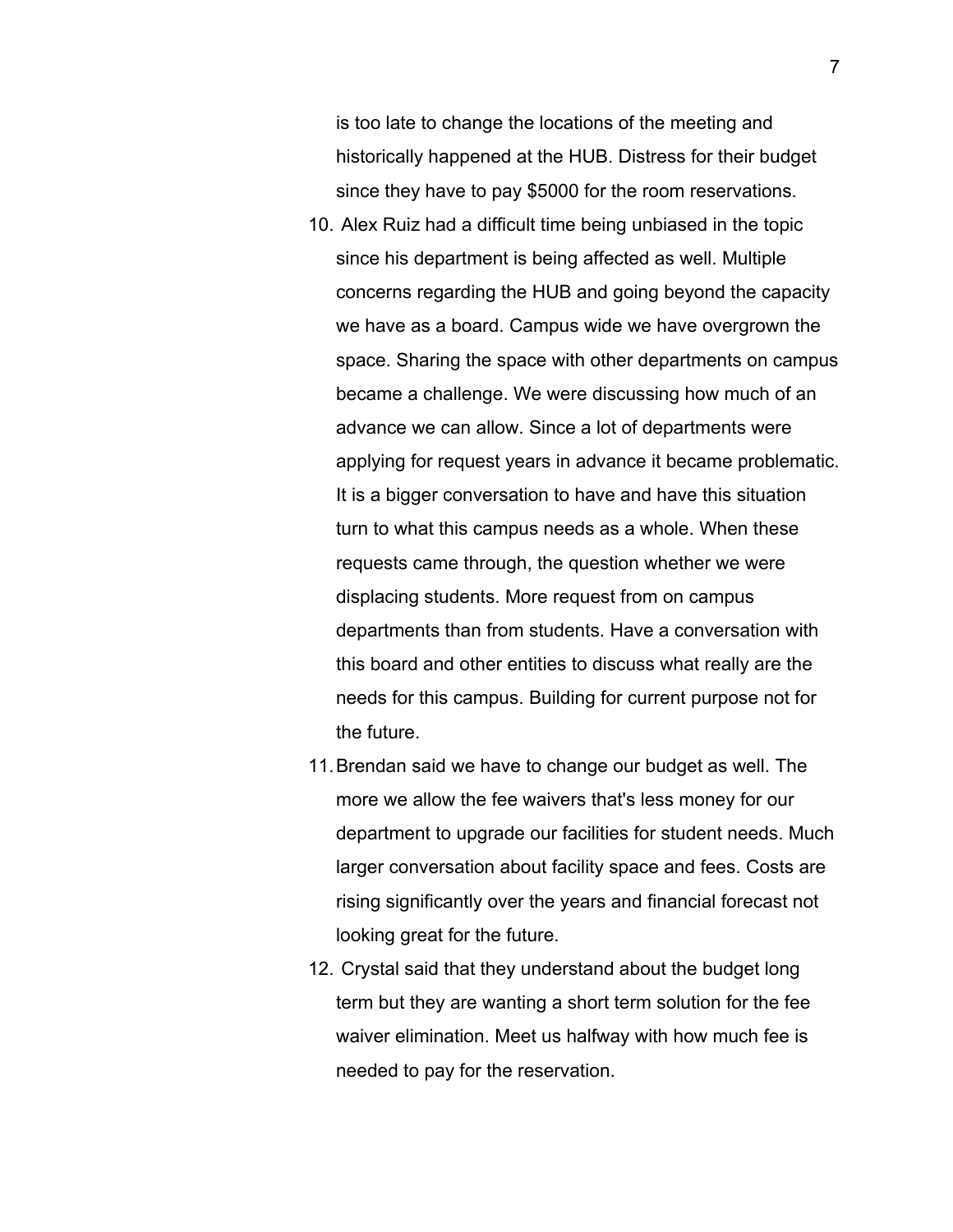- 13. Adam said that one of the issues was to prevent a slippery slope. If we were to make a decision it would not be consistent with our policies and then other organizations would want the same request.
- 14.Brendan reiterates that although people became accustomed to the fee waivers it was never a guarantee and was always up to the board to vote on them. Understands it was a shock that they are gone but still never guarantee that it would be approved.
- 15.Crystal says as a financial person on campus that although it was never guarantee basing off historical data they have always been waived they had no reason to believe it would not be guaranteed since it has been happening for so many years. Immediate problem they are trying to prevent people leaving now. University will never build a place for staff since they are to help but without staff the university would not be able to function. Staff of color are leaving because they do not feel appreciated or valued working here. Want to work with the HUB board to ease this issue so it would not be as detrimental.
- 16.Tommaso agrees with Alex that we should join together with the community to communicate with the upper levels the discomfort everyone is facing. Work together to leverage this issue to the administration. Were running short on time so suggested we table the discussion for the next meeting.
- 17.Motion to table discussion to the next HUB board meeting by Carolyn, second by Julian.
- a) In Favor 9 Oppose 0 Abstain 1 D. Proposal of Fee Increases for Departments and Public Entities Intro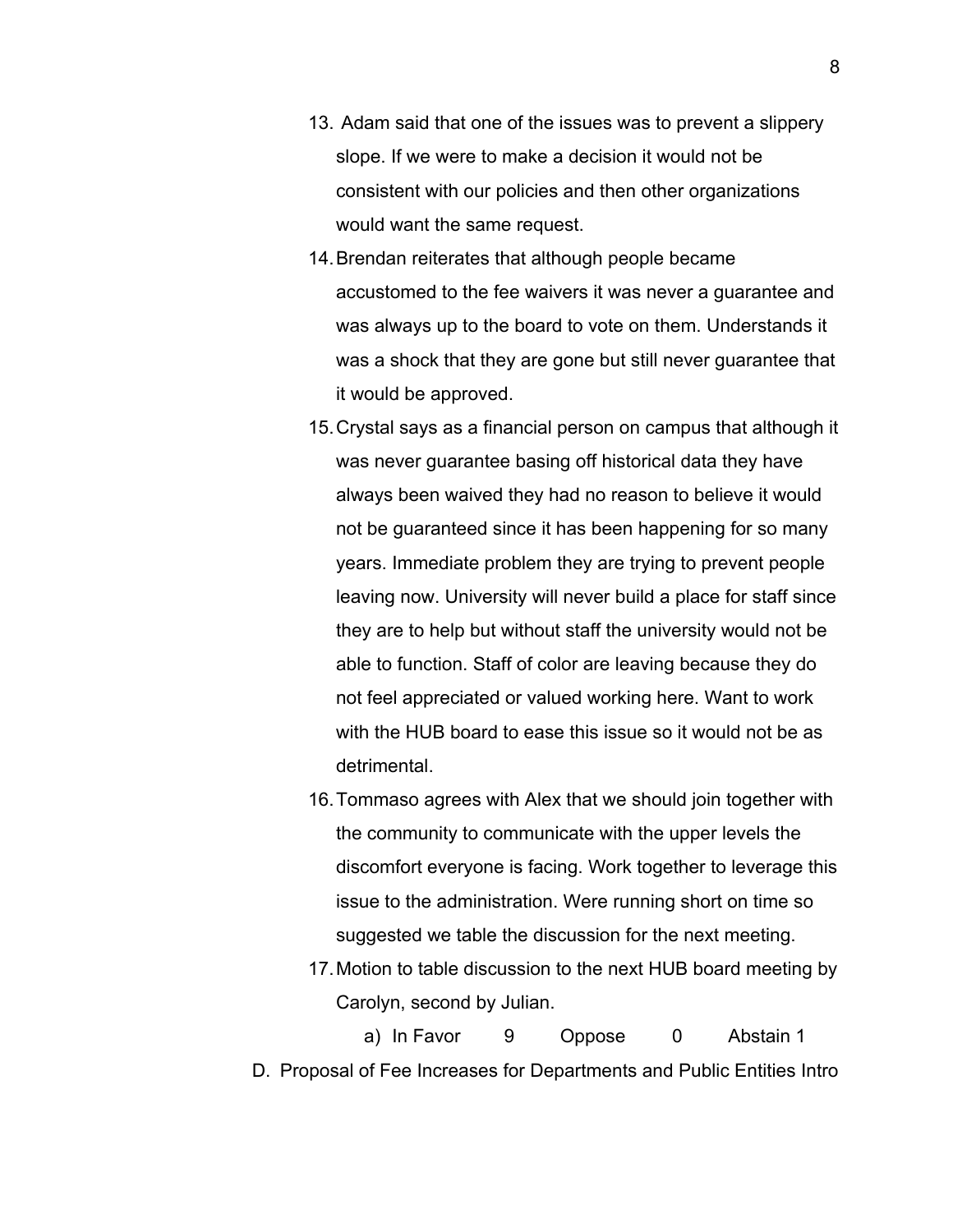- 1. Brendan stated we have not increased fees in 14 years so began benchmarking other UCs and see how much they charge. Going to present to board with the information when received.
- VII. Food Service Report
	- A. Dining representative spoke about the new facility with MOD and The Habit. Hibachi and Panda are franchises of the university. Food truck location can be found on the website.
- VIII. Public Forum
	- A. Kyle Stafford introduced himself as president of Model United Nations. 8 out of 10 UC hold huge Model United Nations conference. Issue with the UCR conference is the lack of space and unable to book a space for the spring. Trying to make early reservation forms for events that require long time in planning. Other UC have their reservations booked for the next three years. Even being able to reserve for the next two years would be helpful.
		- 1. Motion to allow special request for more than one year in advance for student orgs by Carolyn, second by Andy.
			- a) In Favor 9 Oppose 0 Abstain 1
	- IX. Subcommittee Reports

A. N/A

X. New Business

- A. Advance Booking Request
	- 1. Motion to approve advance booking request from letters a to n by Carolyn.

a) In Favor 9 Oppose 0 Abstain 1

XI. Old Business

A. N/A